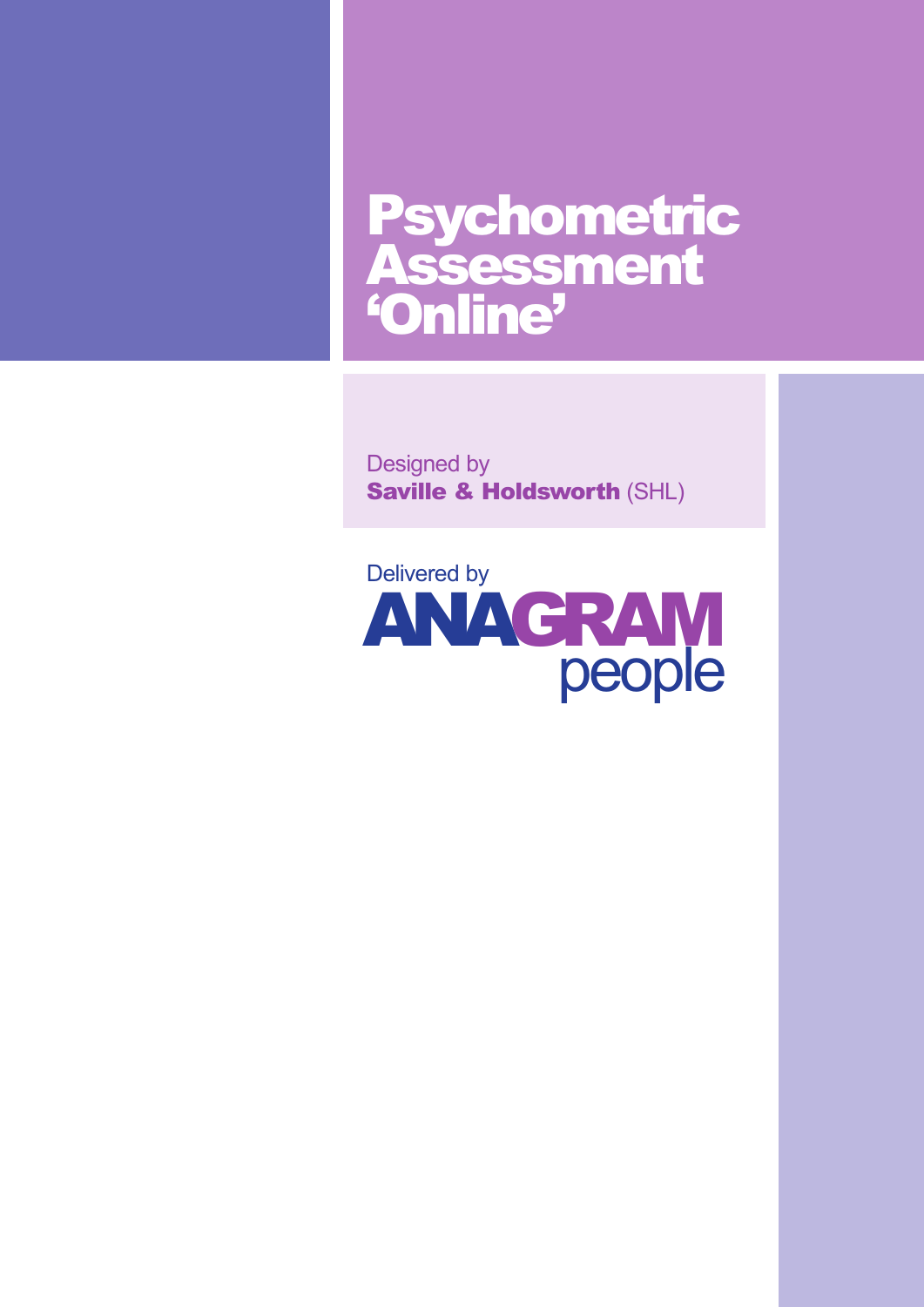# **Optimising People** Performance in the Workplace

# Psychometric assessment enables you to objectively select and assess your key assets - your people

ANAGRAM uses SHL's products to add value to your recruitment process helping you to choose the most suitable candidate for your organisation. The cost of recruitment should not be overlooked. Studies have shown that 27% of people end up in the wrong job - this undoubtedly contributes to the UK's high rate of absenteeism and low productivity.

We can also help you to realise the full potential of each individual and the teams they work in, thereby improving the performance of the company as a whole.

> There are six critical stages in the 'employee life cycle' where objective assessment tools can add value:

#### **Recruitment**

The challenge is often to select the best shortlist from the many applications you receive. Online personality and/or motivation questionnaires completed prior to short-listing give insight into an applicant's aptitude and attitude which will not be apparent from a CV.

# **Selection**

However excellent your interview skills are, it is often hard to spot the best candidate. With SHL's wide range of assessment tools, you can be confident that you are matching skills to job requirements and temperament to your business culture.

# **Performance**

Use our service to objectively measure performance to identify those with the potential to be future managers. This will minimise staff turnover and maximise productivity.

# **Succession**

In order for your organisation to remain effective it is essential that skilled resources remain consistent throughout the business. ANAGRAM can help you manage succession and maintain vital skills and experience.

# **Development**

ANAGRAM using SHL's assessment techniques can stimulate and motivate people to give of their best and allow you to evaluate training needs and identify future potential.

# **Teamwork**

ANAGRAM can work with individual members and the team as a whole to help you identify strengths and weaknesses.

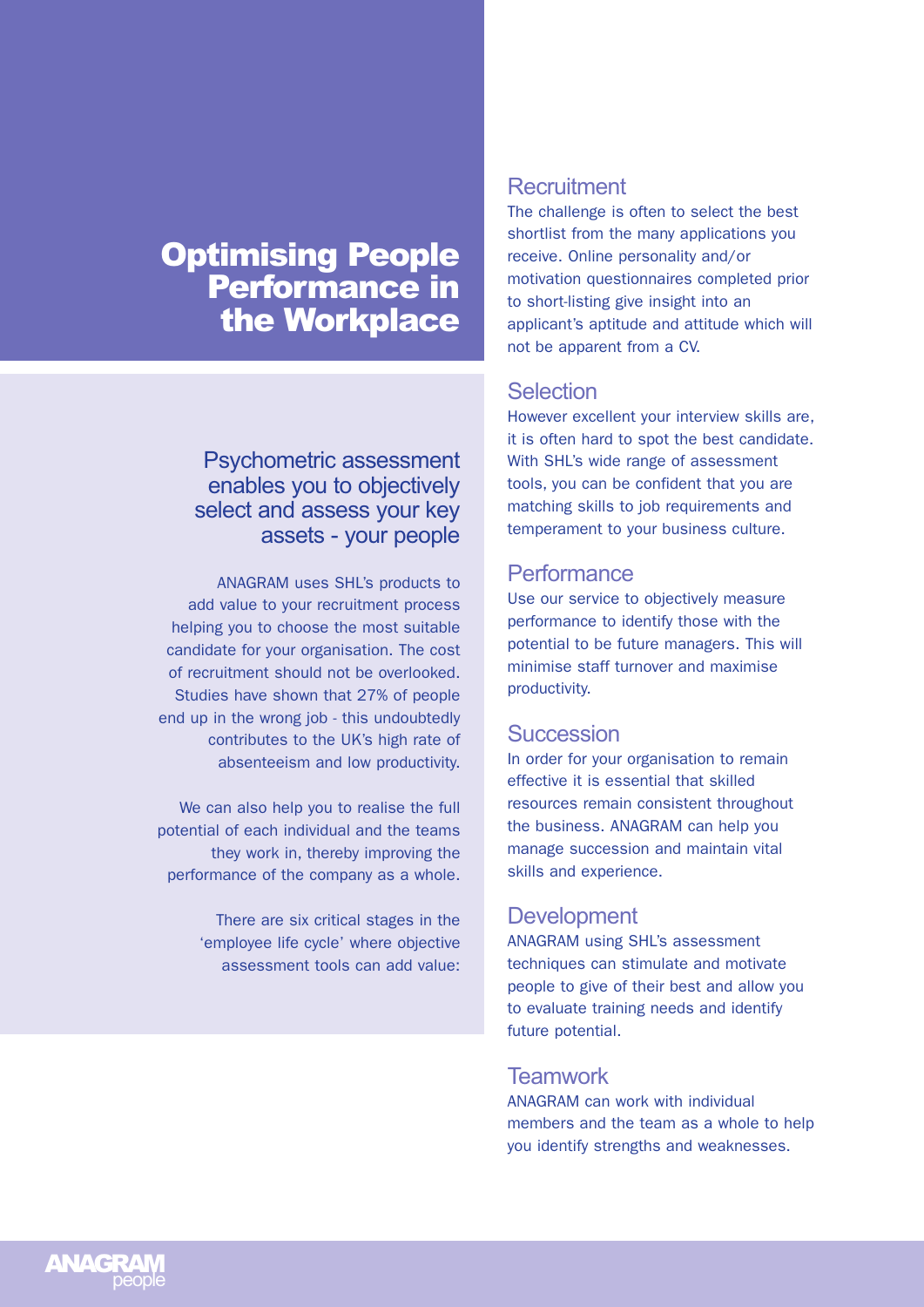# **Consultancy**

Our consultants are trained to level 3 in psychometric assessment and are the first in the south west to have completed 'Master Class' training.

Online psychometrics saves both time and expense when administering assessments. Our consultants are able to focus their time where it is most effective, providing feedback and guidance, rather than tied up in costly administration of questionnaires and tests.

To gain maximum benefit from using questionnaires or tests, ideally feedback should take place face to face between the psychometric consultant and the recipients or recruiters. However we understand that this may not always be feasible. Therefore we are able to offer either telephone feedback on a 1-1 basis, or teleconference feedback to an interview panel or management board. Please ask for details of our consultancy rates for face to face and remote feedback. The following assessment tools are available online or in hard copy. They can be administered remotely or by an administrator during the selection process:

**ANAGR**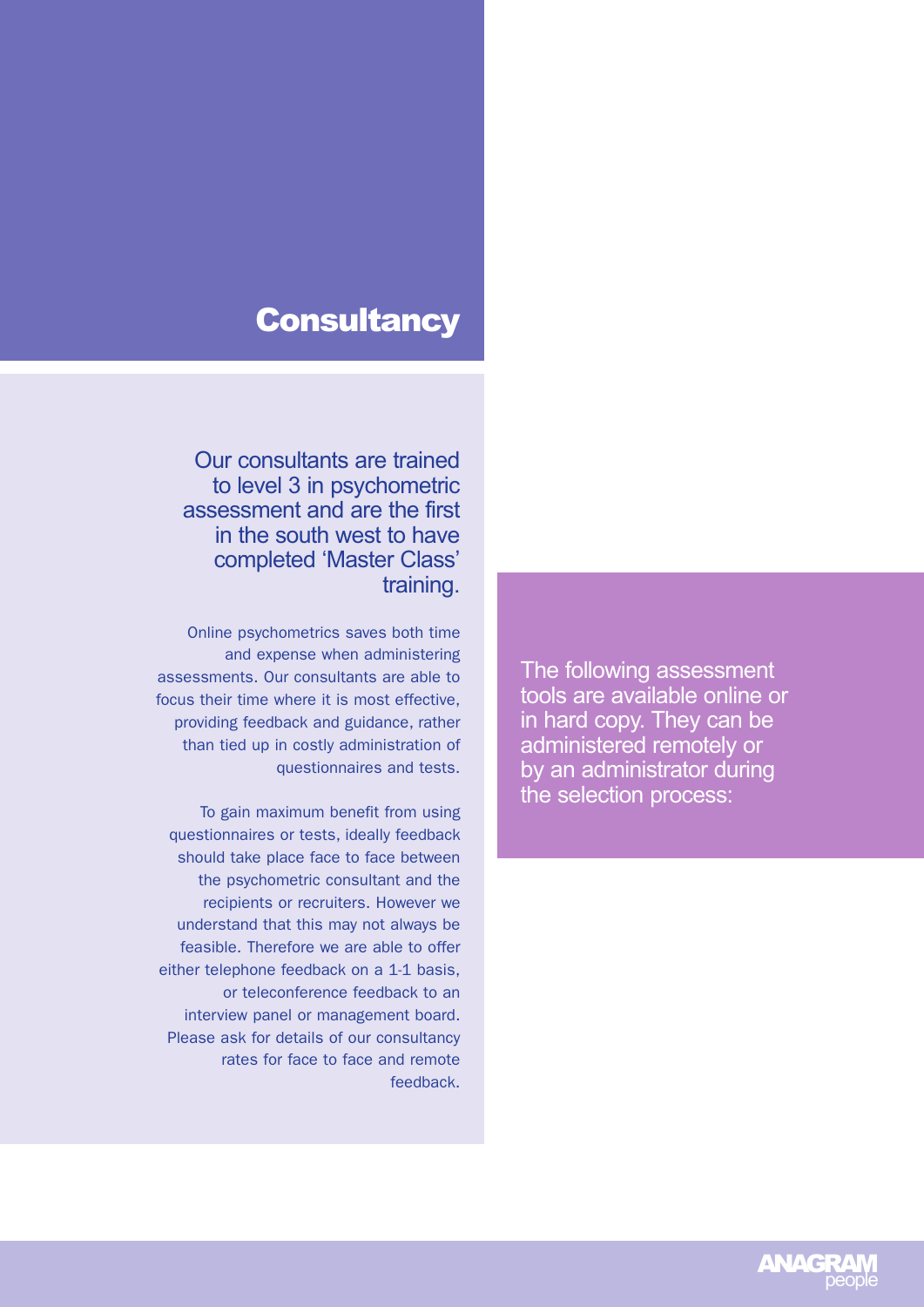# **Personality Questionnaire** (OPQ 32i)

OPQ32 is the latest and most detailed version of the OPQ. Built on the strength of previous SHL questionnaires, it provides valuable information on 32 relevant characteristics which relate to success factors in today's world of work. Individuals completing the questionnaire choose two options from a block of four statements - which is most and which is least like them. Completed online and easier to use than ever before, it can produce a range of concise, graphic and user friendly computer generated reports to support pre-screening, selection, personal development and team building. The reports available are:

# Profile chart

This is designed to be interpreted by a trained OPQ professional and gives an overview of the individual's likely behaviour at work.

# Report for panel / manager

A user friendly report, incorporating information contained in the profile chart, designed to be read and understood by the interview panel and managers.

#### Report for candidate to take away

A brief user friendly report given to the individual to keep at the end of the feedback process.

#### Management competency profile

A graphical report which outlines how an individual's preferred way of behaving is likely to impact on a range of management competencies.

# Team & leadership profile

A graphical representation based on Belbin's team types and Bass's leadership and reporting style.

# Emotional intelligence report

A rich and powerful report to support development. It provides insight into an individual's understanding of their own and others' feelings and emotions and indicates how well they manage their relationships with others.

### Team impact individual report

Explores how an individual's team skills impact on the actual process of delivering work as a team and the way the team work with people compared to the way they work with tasks.

#### Team impact selection report

A powerful report to help select, manage and develop workplace teams. It identifies and describes an individual's strengths and weaknesses in a team setting and provides a structured, competency based guide to help an interviewer further explore how a candidate might contribute to a team.

#### Leadership report

Compliments selection by providing information on the candidate's leadership style. It also helps in development by providing candidates with insights in to their unique style of operating and the challenges and opportunities they face as a manager and leader. In addition this report will help them bench mark their leadership potential against other senior managers and professionals.

#### Maximising your learning report

So named as it is designed to help people to gain the most from their development opportunities. It includes an overview of potential strengths and development areas in relation to key work and learning activities and can suggest activities to help an individual maximise their learning.

# Development action plan report

Summarises key management competencies that should form the basis of a development discussion. In addition it provides a clear competency based summary of an individual's strengths and likely development needs based upon their OPQ 32 profile. It generates an action plan for immediate review and discussion with the individual undergoing development. The information is illustrated in a colourful and succinct manner.

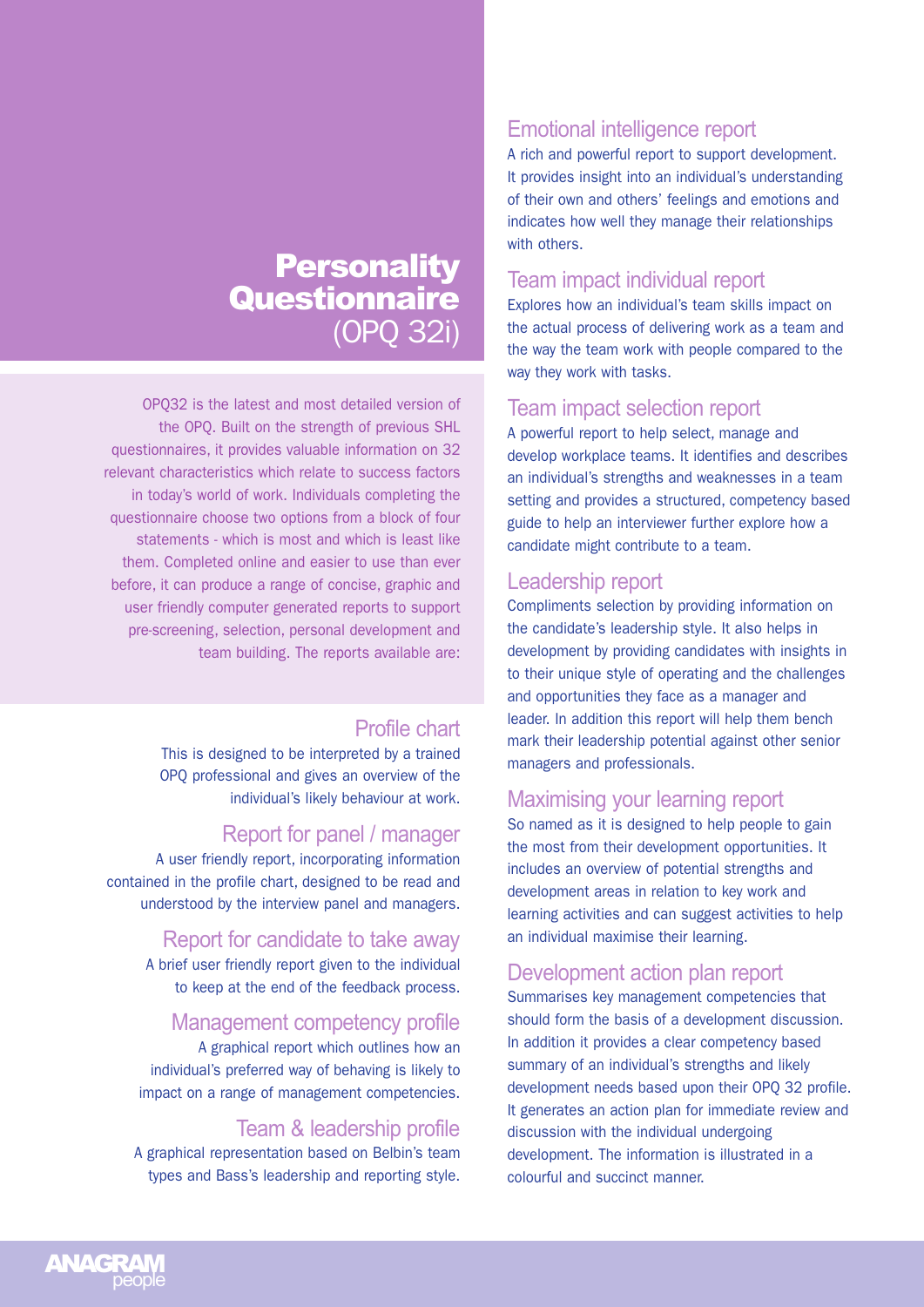# Customer Contact Styles **Questionnaire** (CCSQ)

CCSQ is a shortened version of the OPQ, which focuses specifically on the attributes and behaviours intrinsic to success in frontline roles such as receptionists. It is particularly recommended for recruitment, selection and placement of staff. Much like the OPQ32, it can help predict how an individual will perform against a set of key indicators. Completed online, it can produce a range of concise, graphic and user friendly computer generated reports:

# Profile chart

Is designed to be interpreted by trained OPQ professionals and provides an overview of the individual's likely way of behaving when dealing with people at all levels.

### Personal report

Transfers the information contained in the profile chart to a written report.

# Performance measured against competence report

A summary outlining potential performance using 16 core customer service and sales competencies.

# Suggested interview prompts

A series of short bullet point comments which highlight 'apparent strengths' and 'areas to probe' at interview. It also provides a pool of interview questions.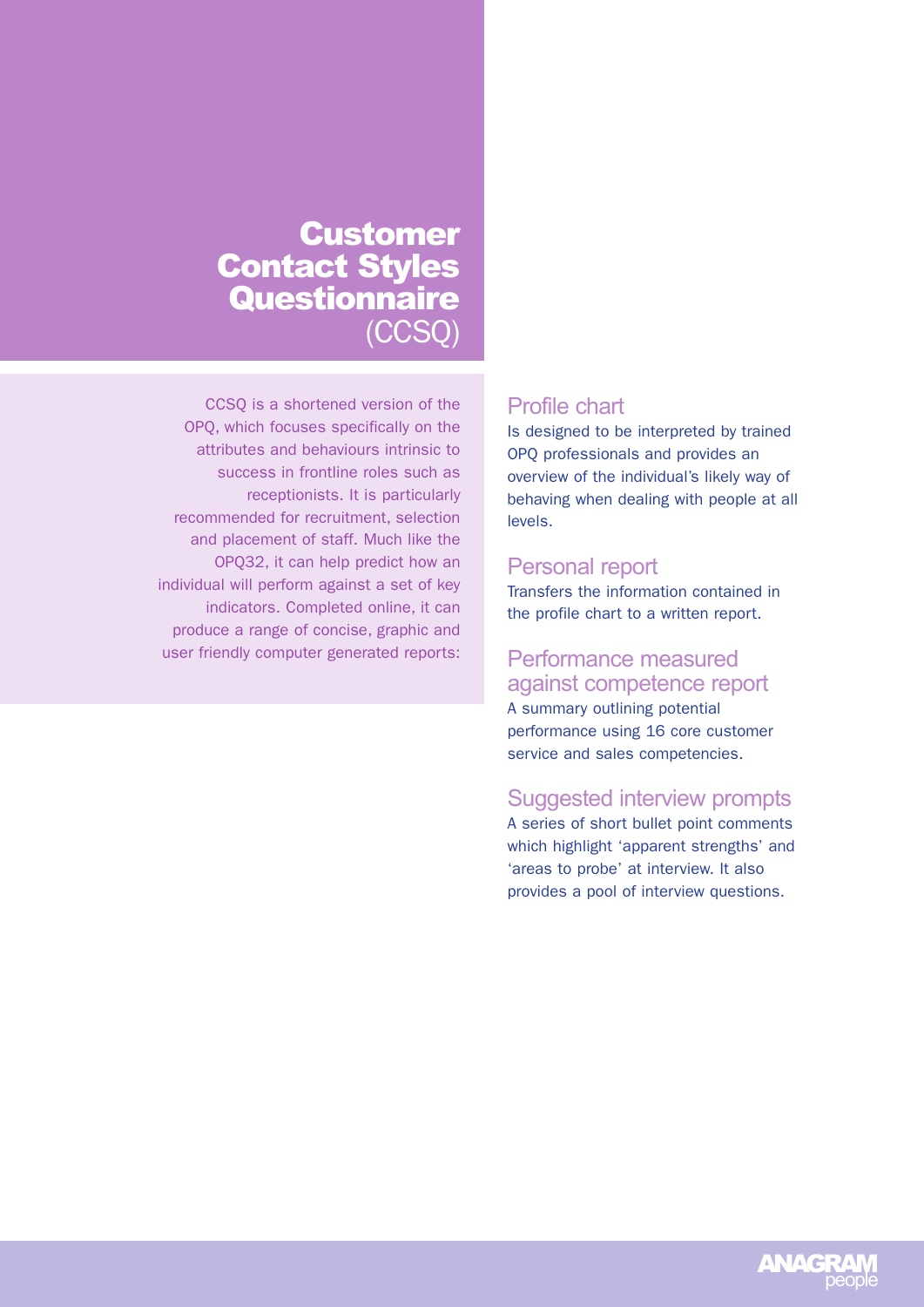# **Motivation Questionnaire** (MQ)

The MQ provides valuable information on candidates and can be used at all levels from directors and senior managers to call centre staff. It can be used for both selection and development. Gaining an insight in to an individual's motivation and values is as vital to organisational success as the understanding of other attributes or skills. It indicates an individual's motivation when applying for a particular post and can anticipate how sustainable their performance will be, set against the job description and person specification. It can help managers maximise staff development opportunities and increase productivity. By understanding what motivates staff, the questionnaire can unlock each individuals full potential and help direct their energies more constructively.

The MQ measures 18 dimensions of an individual's motivation and provides a comprehensive understanding of situations which increase or reduce their motivation. It also helps to determine how long and under what circumstances effort will be maintained. It generates 2 ways of reporting:

# Profile chart

Is designed to be interpreted by a trained MQ professional, it uses colour definition as well as scales to define the increase or reduction in motivation against the key indicators.

# Written report

This transfers the information contained in the profile chart to a report with a thorough introduction.

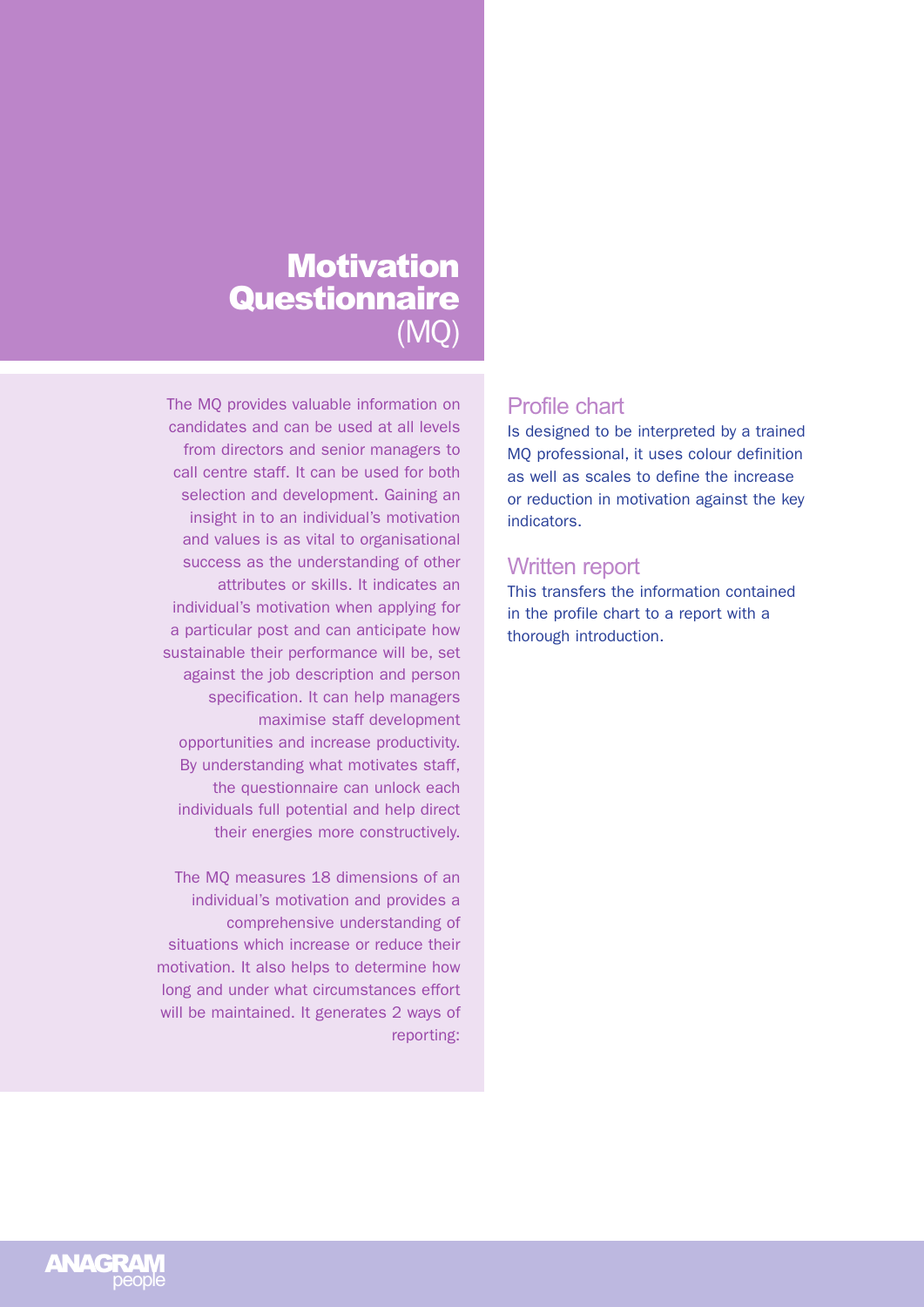# Ability Tests

Our online service also includes a number of ability tests which are administered over the web, scored automatically and an ability profile produced. We recommend that caution be employed when using online ability tests for selection. Whilst they give extremely clear indicators of likely ability to do the job, and are therefore highly effective tools for prescreening, they are open to abuse and validation at the interview stage is essential. This should be made clear to the candidates before taking an ability test.

#### THE FOLLOWING ABILITY TESTS ARE AVAILABLE ONLINE:

# Management & Graduate Bank

Verbal and numerical tests from the management and graduate item bank (MGIB) are designed to assess the reasoning skills of middle managers, senior managers, professional staff and graduates.

# Critical Reasoning

Verbal, numerical and diagrammatic reasoning tests taken from the critical reasoning test battery (CRTB) and are designed to measure the skills of A level school leavers, supervisors, junior managers and management trainees.

# Advanced Managerial

Verbal and numerical tests taken from the Advanced Managerial Test Battery (AMT) are designed to measure high level verbal and numeric skills and are suitable for senior managers and directors.